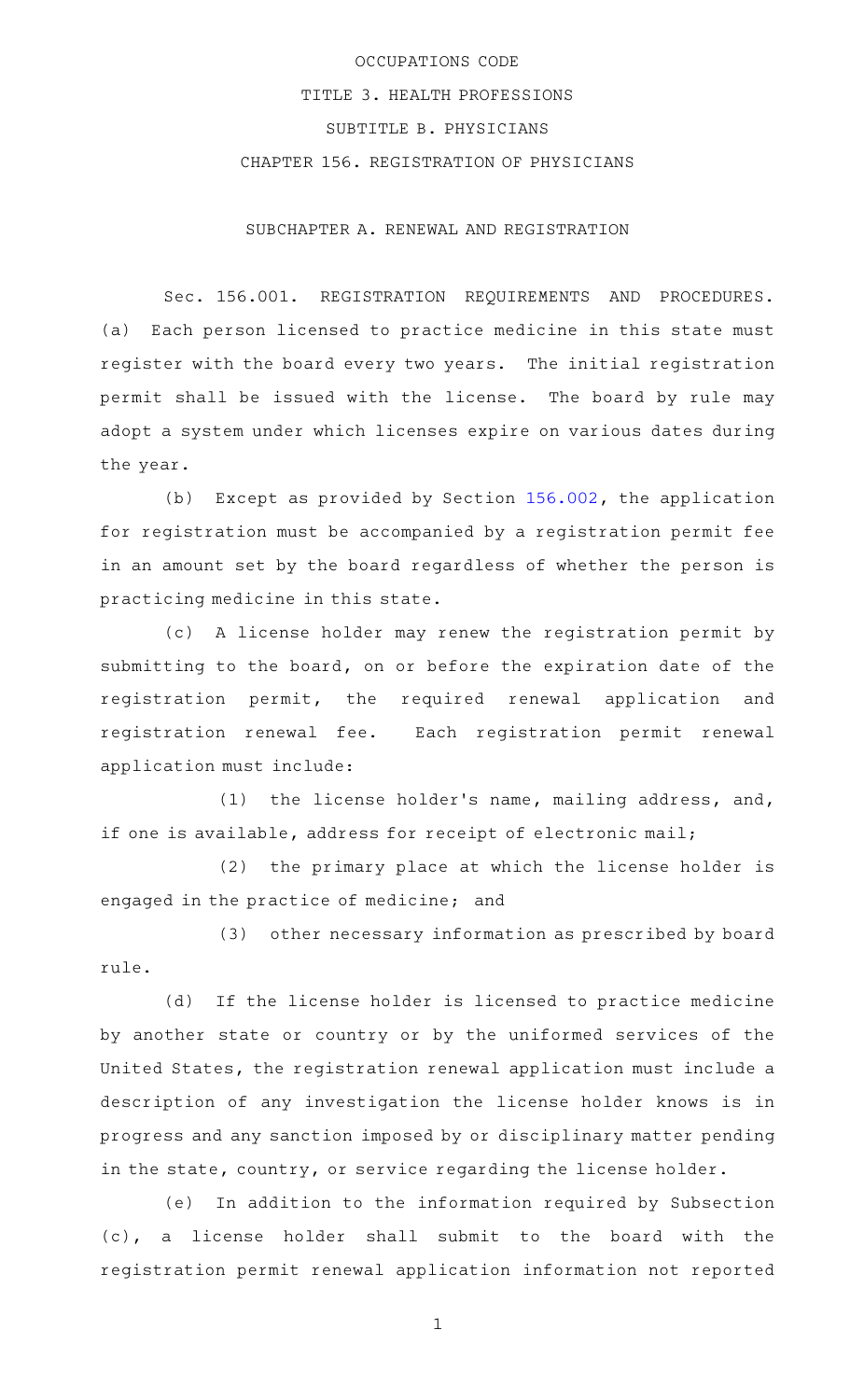on a license application or a previous permit renewal application relating to a felony conviction, a conviction for a Class A or Class B misdemeanor, or a deferred adjudication for a felony offense or Class A or Class B misdemeanor offense for:

(1) Medicare, Medicaid or insurance fraud;

(2) the Texas Controlled Substances Act or intoxication or alcoholic beverage offenses;

(3) sexual or assaultive offenses; and

 $(4)$  tax fraud or evasion.

(f) The board may not adopt a rule requiring maintenance of certification by a license holder for the license holder to be eligible for an initial or renewal registration permit.

Acts 1999, 76th Leg., ch. 388, Sec. 1, eff. Sept. 1, 1999. Amended by Acts 2001, 77th Leg., ch. 1420, Sec. 14.027(p), eff. Sept. 1, 2001; Acts 2003, 78th Leg., ch. 202, Sec. 12, eff. June 10, 2003. Amended by:

Acts 2005, 79th Leg., Ch. 269 (S.B. [419](http://www.legis.state.tx.us/tlodocs/79R/billtext/html/SB00419F.HTM)), Sec. 1.26, eff. September 1, 2005.

Acts 2007, 80th Leg., R.S., Ch. 880 (H.B. [1973](http://www.legis.state.tx.us/tlodocs/80R/billtext/html/HB01973F.HTM)), Sec. 4, eff. June 15, 2007.

Acts 2017, 85th Leg., R.S., Ch. 1121 (S.B. [1148](http://www.legis.state.tx.us/tlodocs/85R/billtext/html/SB01148F.HTM)), Sec. 5, eff. January 1, 2018.

Sec. 156.002. EXEMPTION FOR CERTAIN PHYSICIANS. (a) The board by rule may exempt a retired physician from the registration permit fee requirement.

(b) A physician licensed by the board whose only practice is voluntary charity care, as defined by board rule, is exempt from the registration permit fee requirement.

(c)AAA retired physician whose only practice is voluntary medical care for a disaster relief organization is exempt from the registration permit fee requirement.

Acts 1999, 76th Leg., ch. 388, Sec. 1, eff. Sept. 1, 1999. Amended by Acts 2001, 77th Leg., ch. 1420, Sec. 14.027(q), eff. Sept. 1, 2001; Acts 2003, 78th Leg., ch. 202, Sec. 13, eff. June 10, 2003. Amended by:

Acts 2005, 79th Leg., Ch. 246 (H.B. [655\)](http://www.legis.state.tx.us/tlodocs/79R/billtext/html/HB00655F.HTM), Sec. 4, eff. May 30,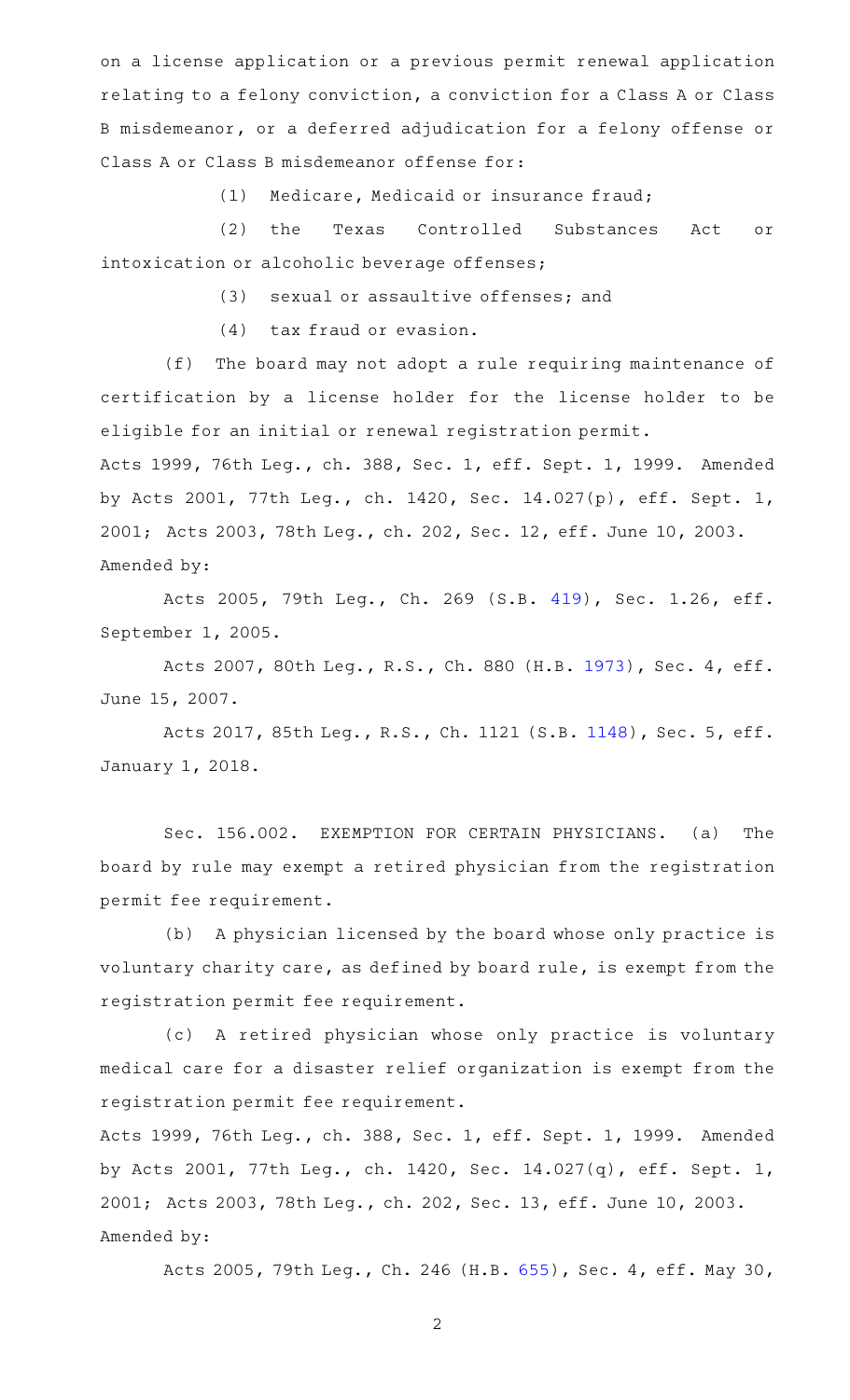2005.

Acts 2005, 79th Leg., Ch. 1096 (H.B. [2158](http://www.legis.state.tx.us/tlodocs/79R/billtext/html/HB02158F.HTM)), Sec. 1, eff. September 1, 2005.

Sec. 156.003. STAGGERED RENEWAL SYSTEM. (a) The board by rule may adopt a system under which registration permits expire on various dates during the two-year registration period.

(b) For the registration period in which the expiration date is changed, registration permit fees shall be prorated. On renewal of the registration on the new expiration date, the total registration permit fee is payable.

Acts 1999, 76th Leg., ch. 388, Sec. 1, eff. Sept. 1, 1999. Amended by Acts 2001, 77th Leg., ch. 1420, Sec. 14.027(r), eff. Sept. 1, 2001; Acts 2003, 78th Leg., ch. 202, Sec. 14, eff. June 10, 2003.

Sec. 156.004. NOTICE OF EXPIRATION. (a) At least 60 days before the date on which a physician's registration permit expires, the board shall send to each physician at the physician 's last known address according to the board's records:

 $(1)$  a registration permit renewal application notice; and

(2) a renewal notice for the physician's registration with the Department of Public Safety under Subchapter [C,](http://www.statutes.legis.state.tx.us/GetStatute.aspx?Code=HS&Value=481.061) Chapter [481,](http://www.statutes.legis.state.tx.us/GetStatute.aspx?Code=HS&Value=481) Health and Safety Code.

(b) The board shall provide for a 30-day grace period for renewing the registration permit from the date of the expiration of the permit.

Acts 1999, 76th Leg., ch. 388, Sec. 1, eff. Sept. 1, 1999. Amended by Acts 2001, 77th Leg., ch. 1420, Sec. 14.027(s), eff. Sept. 1, 2001; Acts 2003, 78th Leg., ch. 202, Sec. 15, eff. June 10, 2003. Amended by:

Acts 2013, 83rd Leg., R.S., Ch. 956 (H.B. [1803](http://www.legis.state.tx.us/tlodocs/83R/billtext/html/HB01803F.HTM)), Sec. 6, eff. January 1, 2014.

Sec. 156.005. RENEWAL OF CERTAIN REGISTRATION PERMITS. (a) If a person 's registration permit has been expired for 90 days or less, the person may renew the permit by submitting to the board the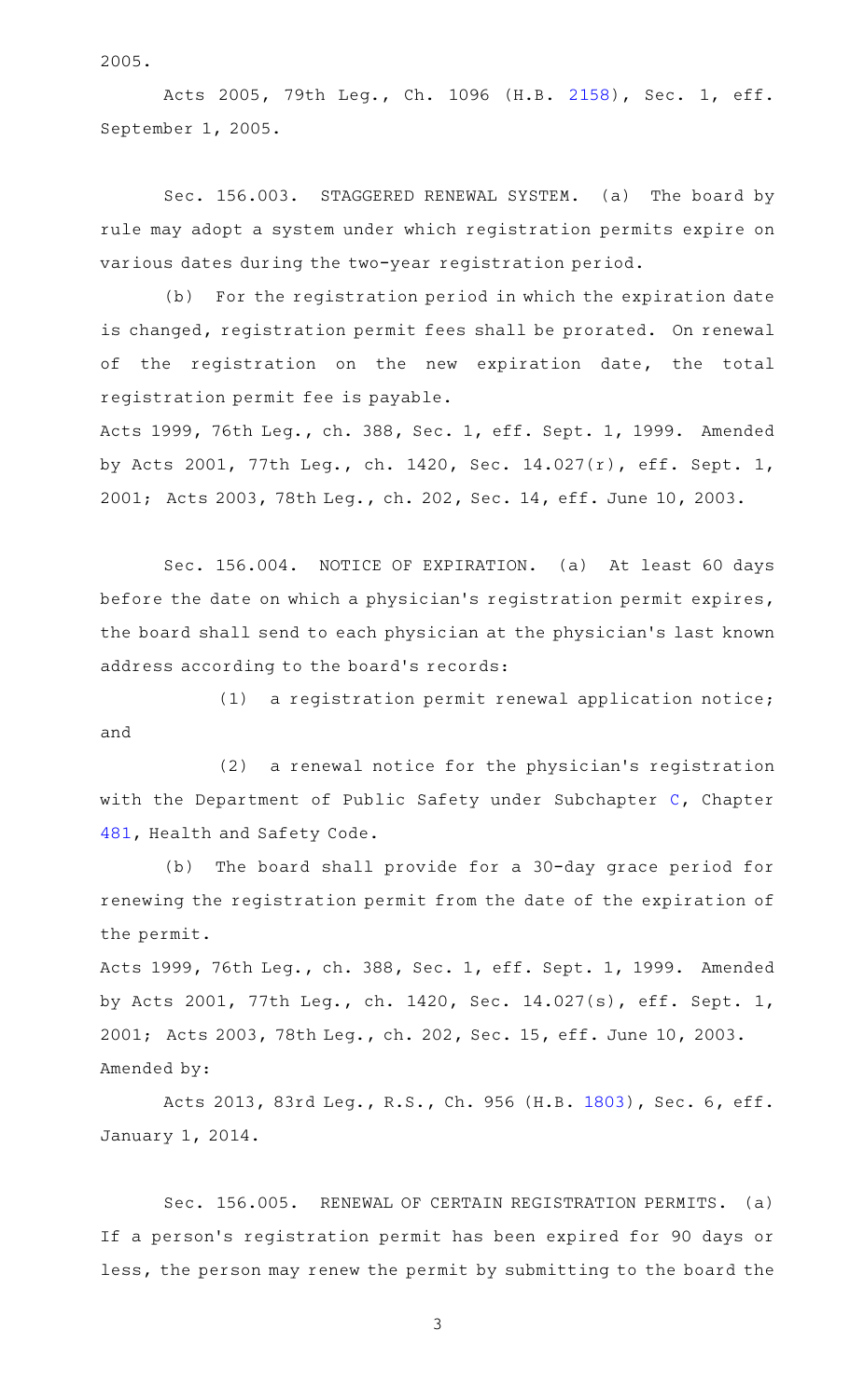required registration renewal application, the registration renewal fee, and a \$75 penalty fee.

(b) If the person's registration permit has been expired for longer than 90 days but less than one year, the person may renew the permit by submitting to the board the required registration renewal application, the registration renewal fee, and a \$150 penalty fee.

(c) If the person's registration permit has been expired for one year or longer, the person's license is automatically canceled, unless an investigation is pending, and the person may not renew the registration permit.

(d) A physician whose license is automatically canceled may obtain a new license by complying with the requirements, fees, and procedures for obtaining a new license. The board may issue a new license without examination to a person whose license is automatically canceled for less than two years.

Acts 1999, 76th Leg., ch. 388, Sec. 1, eff. Sept. 1, 1999. Amended by Acts 2001, 77th Leg., ch. 1420, Sec. 14.027(t), eff. Sept. 1, 2001; Acts 2003, 78th Leg., ch. 202, Sec. 16, eff. June 10, 2003.

Sec. 156.006. EMERGENCY CONTACT INFORMATION. (a) Each license holder shall submit to the board telephone numbers, fax numbers, and e-mail addresses, if available and as appropriate, that the board may use to contact the license holder in an emergency.

(b) A license holder who receives an initial registration permit shall provide the information required under Subsection (a) not later than the 30th day after the date the permit is issued. Each license holder who applies to renew a registration permit shall submit the information required under Subsection (a) with the renewal application.

(c) A license holder shall report to the board any change in the information required under Subsection (a) not later than the 45th day after the date of the change.

(d) The information provided by a license holder under this section is confidential and is not subject to disclosure under Chapter [552,](http://www.statutes.legis.state.tx.us/GetStatute.aspx?Code=GV&Value=552) Government Code. The board may not publish, release, or make available information provided by a license holder under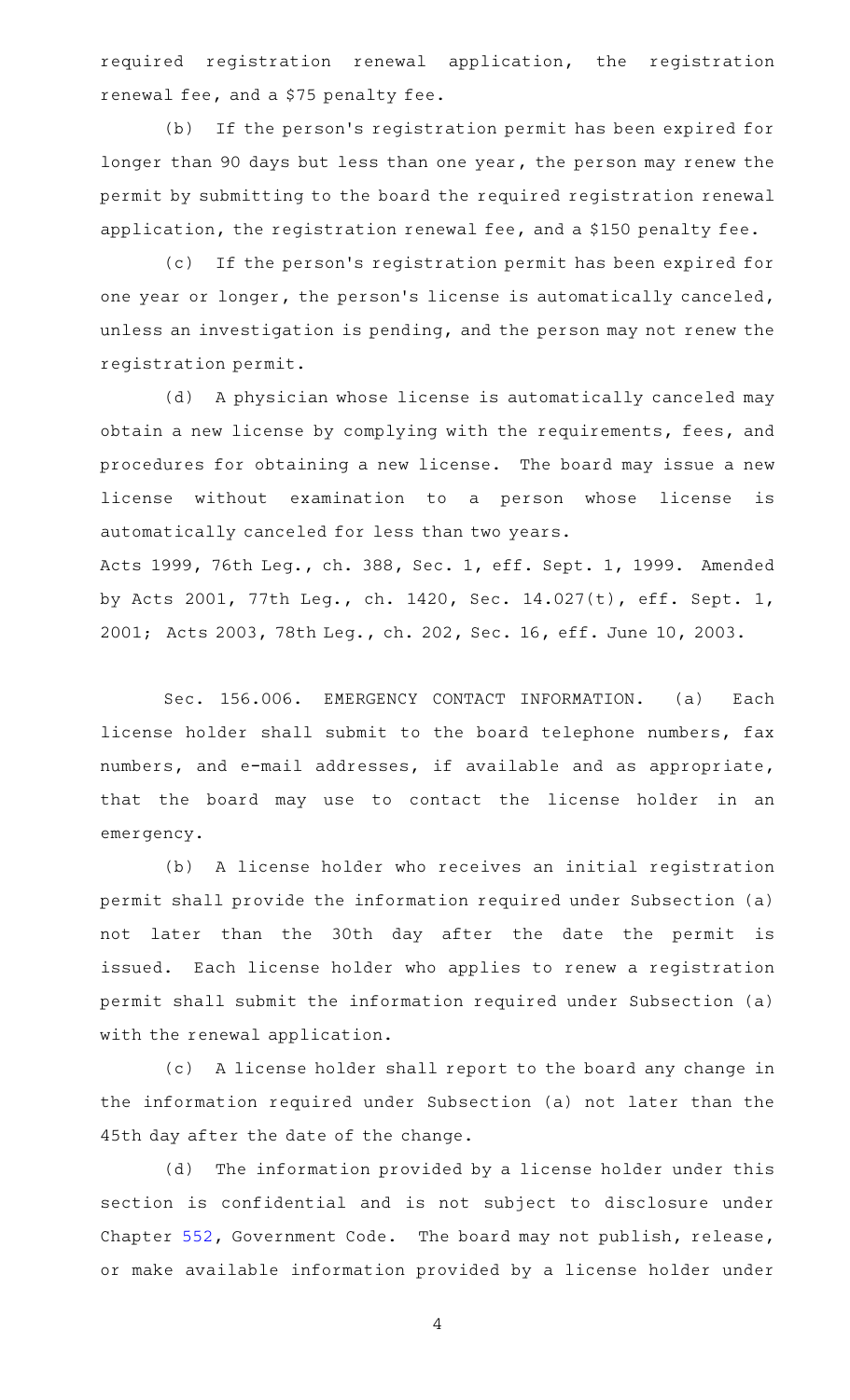this section except as provided by Subsection (e).

(e) In the event of a public health emergency declared or invoked by the governor, the Department of State Health Services, or a federal agency, the board may publish, release, or make available information provided by a license holder under this section for the sole purpose of disseminating information to:

 $(1)$  a license holder;

(2) a designated city, county, state, or federal public health or emergency management official; or

(3) the Federation of State Medical Boards. Added by Acts 2009, 81st Leg., R.S., Ch. 1345 (S.B. [292](http://www.legis.state.tx.us/tlodocs/81R/billtext/html/SB00292F.HTM)), Sec. 1, eff. September 1, 2009.

Sec. 156.007. ISSUANCE OF REGISTRATION PERMIT. (a) On receipt of a registration renewal application and all required fees, the board, after ascertaining from the records of the board or from other sources considered reliable by the board that the applicant is a physician in this state and meets all other requirements for registration, shall issue to the applicant a registration permit certifying that the applicant has filed the application, has paid the registration permit fee for the registration period, and has completed the requirements for registration.

(b) The filing of the registration renewal application, the payment of the required fees, and the issuance of the permit do not entitle the permit holder to practice medicine in this state unless:

(1) the permit holder has been previously licensed as a physician by the board, as prescribed by law;

(2) the license to practice medicine is in effect;

(3) the permit holder has met the continuing medical education requirements; and

(4) the permit holder has submitted a current complete physician profile.

Acts 1999, 76th Leg., ch. 388, Sec. 1, eff. Sept. 1, 1999. Amended by Acts 2001, 77th Leg., ch. 1420, Sec. 14.027(u), eff. Sept. 1, 2001; Acts 2003, 78th Leg., ch. 202, Sec. 17, eff. June 10, 2003.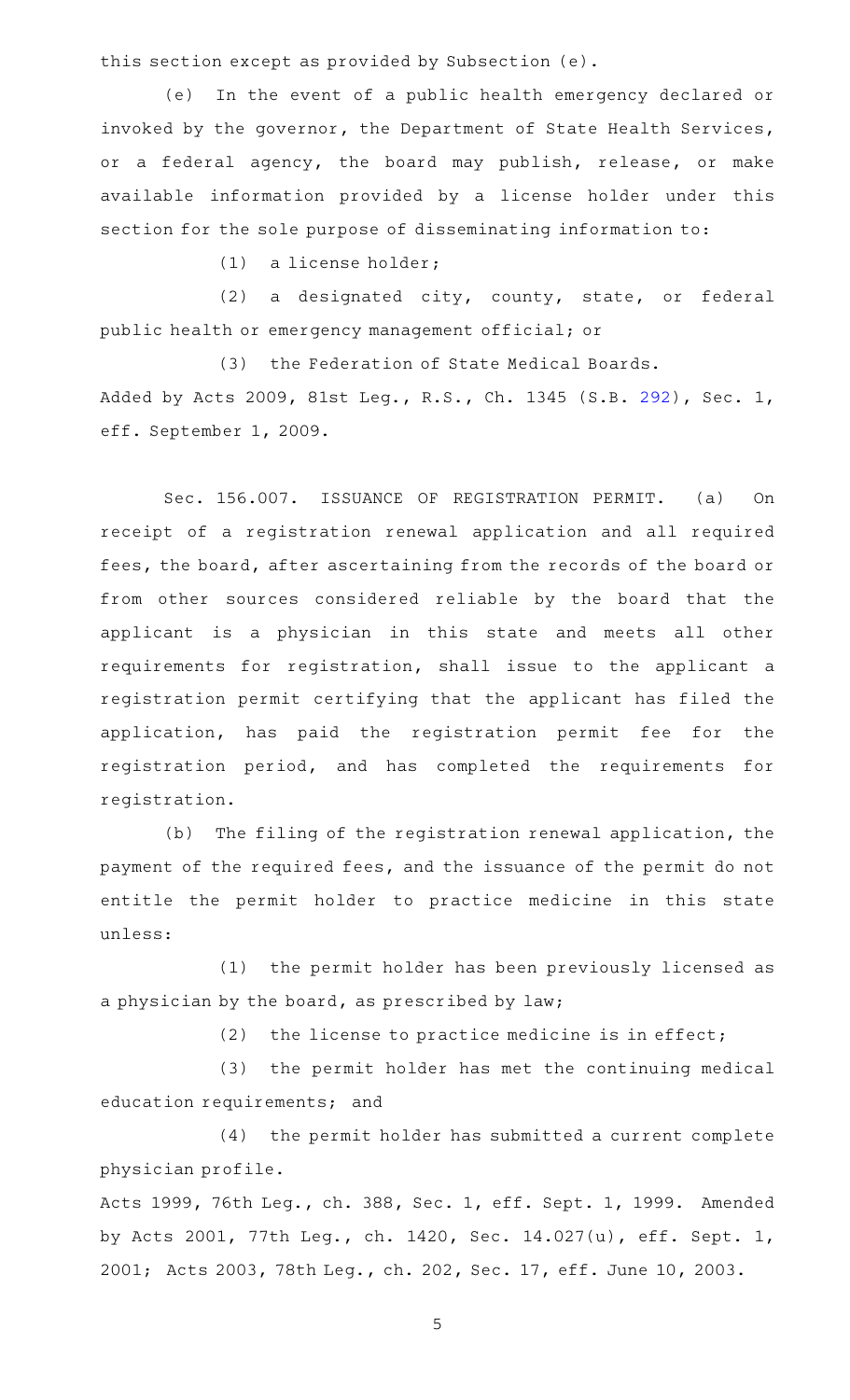Sec. 156.008. PRACTICING MEDICINE WITHOUT REGISTRATION PROHIBITED. (a) Practicing medicine after the expiration of the 30-day grace period under Section [156.004](http://www.statutes.legis.state.tx.us/GetStatute.aspx?Code=OC&Value=156.004) following expiration of a registration permit that has not been renewed for the current registration period as provided by this subchapter has the same effect as, and is subject to all penalties of, practicing medicine without a license.

 $(b)$  In a prosecution for the unlawful practice of medicine, the receipt showing payment of the registration fee required by this chapter does not constitute evidence that the receipt holder is lawfully entitled to practice medicine.

Acts 1999, 76th Leg., ch. 388, Sec. 1, eff. Sept. 1, 1999. Amended by Acts 2001, 77th Leg., ch. 753, Sec. 1, eff. June 13, 2001; Acts 2003, 78th Leg., ch. 202, Sec. 18, eff. June 10, 2003.

Sec. 156.009. INACTIVE STATUS. The board may adopt rules and set reasonable fees relating to placing license holders on inactive status.

Acts 1999, 76th Leg., ch. 388, Sec. 1, eff. Sept. 1, 1999. Amended by Acts 2003, 78th Leg., ch. 202, Sec. 19, eff. June 10, 2003.

Sec. 156.010. REFUSAL FOR VIOLATION OF BOARD ORDER. The board may refuse to renew a registration permit issued under this chapter if the license holder is in violation of a board order. Added by Acts 2017, 85th Leg., R.S., Ch. 567 (S.B. [674](http://www.legis.state.tx.us/tlodocs/85R/billtext/html/SB00674F.HTM)), Sec. 3, eff. September 1, 2017.

## SUBCHAPTER B. CONTINUING MEDICAL EDUCATION REQUIREMENTS

Sec. 156.051. REPORTING PROGRAM; RULES; EXEMPTION. (a) The board by rule shall adopt, monitor, and enforce a reporting program for the continuing medical education of license holders. The board shall adopt and administer rules that:

(1) establish the number of hours of continuing medical education the board determines appropriate as a prerequisite to the registration of a license under this subtitle;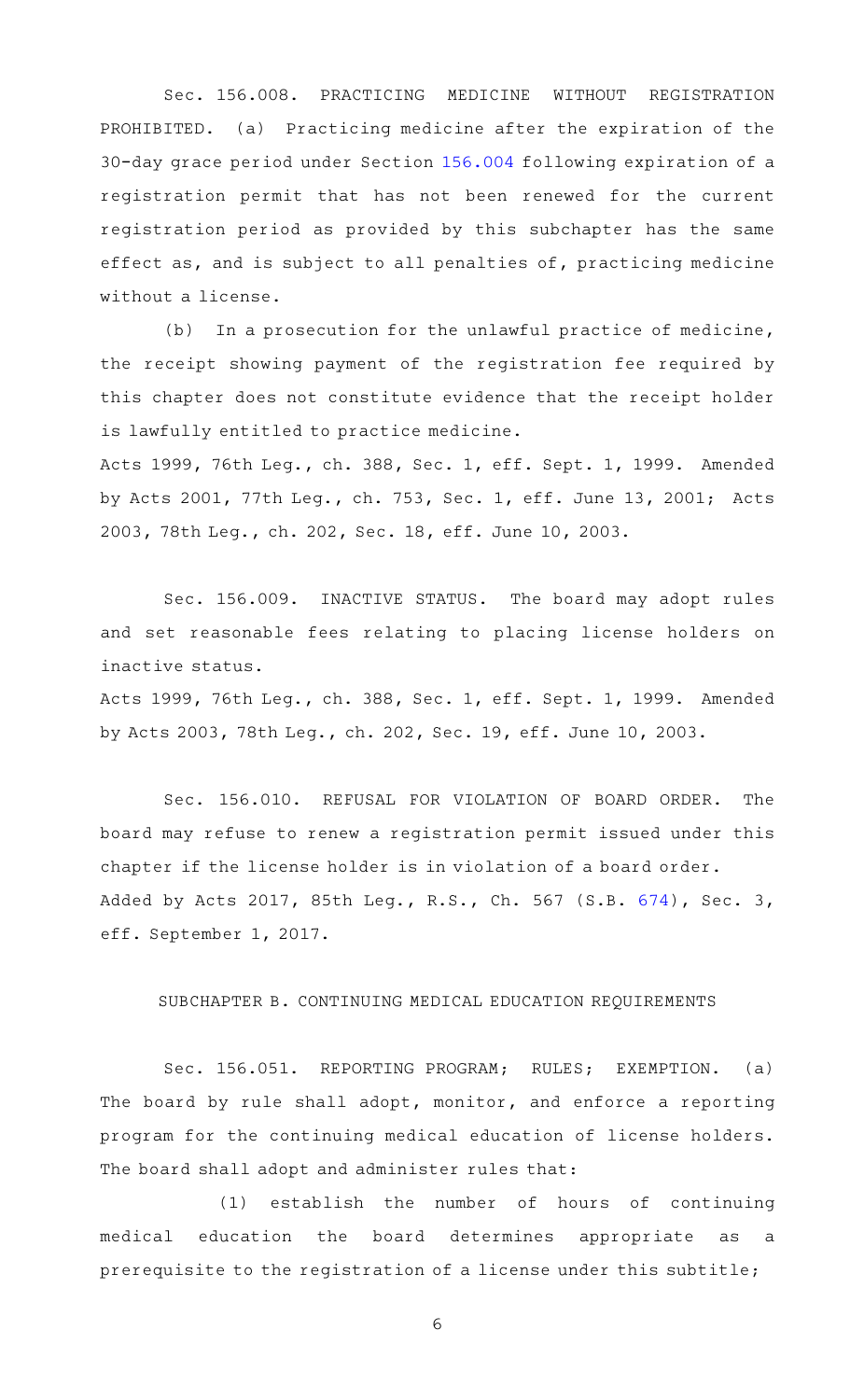(2) require at least one-half of the hours of continuing medical education established under Subdivision (1) to be board approved; and

(3) adopt a process to assess a license holder's participation in continuing medical education courses.

(b) In approving continuing medical education hours under Subsection (a)(2), the board shall consider the standards of:

(1) the American Medical Association adopted by that association for its Physician 's Recognition Award; or

(2) the American Osteopathic Association.

(c) The board shall permit the hours that are not subject to board approval under Subsection (a)(2) to consist of self-study or equivalent self-directed continuing medical education according to guidelines determined by the board.

(d) This section does not apply to a license holder who is exempt by rule from paying the registration fee under Section [156.002\(](http://www.statutes.legis.state.tx.us/GetStatute.aspx?Code=OC&Value=156.002)a).

Acts 1999, 76th Leg., ch. 388, Sec. 1, eff. Sept. 1, 1999. Amended by Acts 2003, 78th Leg., ch. 202, Sec. 20, eff. June 10, 2003.

Sec. 156.052. PRESUMPTION OF COMPLIANCE FOR CERTAIN LICENSE HOLDERS. A license holder is presumed to be in compliance with the requirements of this subchapter if, during the 36 months preceding the date of the required registration, the license holder becomes board certified or recertified by a specialty board approved by the American Board of Medical Specialties or the American Osteopathic Association Bureau of Osteopathic Specialists.

Acts 1999, 76th Leg., ch. 388, Sec. 1, eff. Sept. 1, 1999. Amended by Acts 2003, 78th Leg., ch. 202, Sec. 21, eff. June 10, 2003.

Sec. 156.053. TEMPORARY EXEMPTION. (a) The board may temporarily exempt a license holder from the continuing medical education requirement on the basis of:

(1) catastrophic illness;

(2) military service outside this state for longer than one year;

(3) medical practice and residence outside the United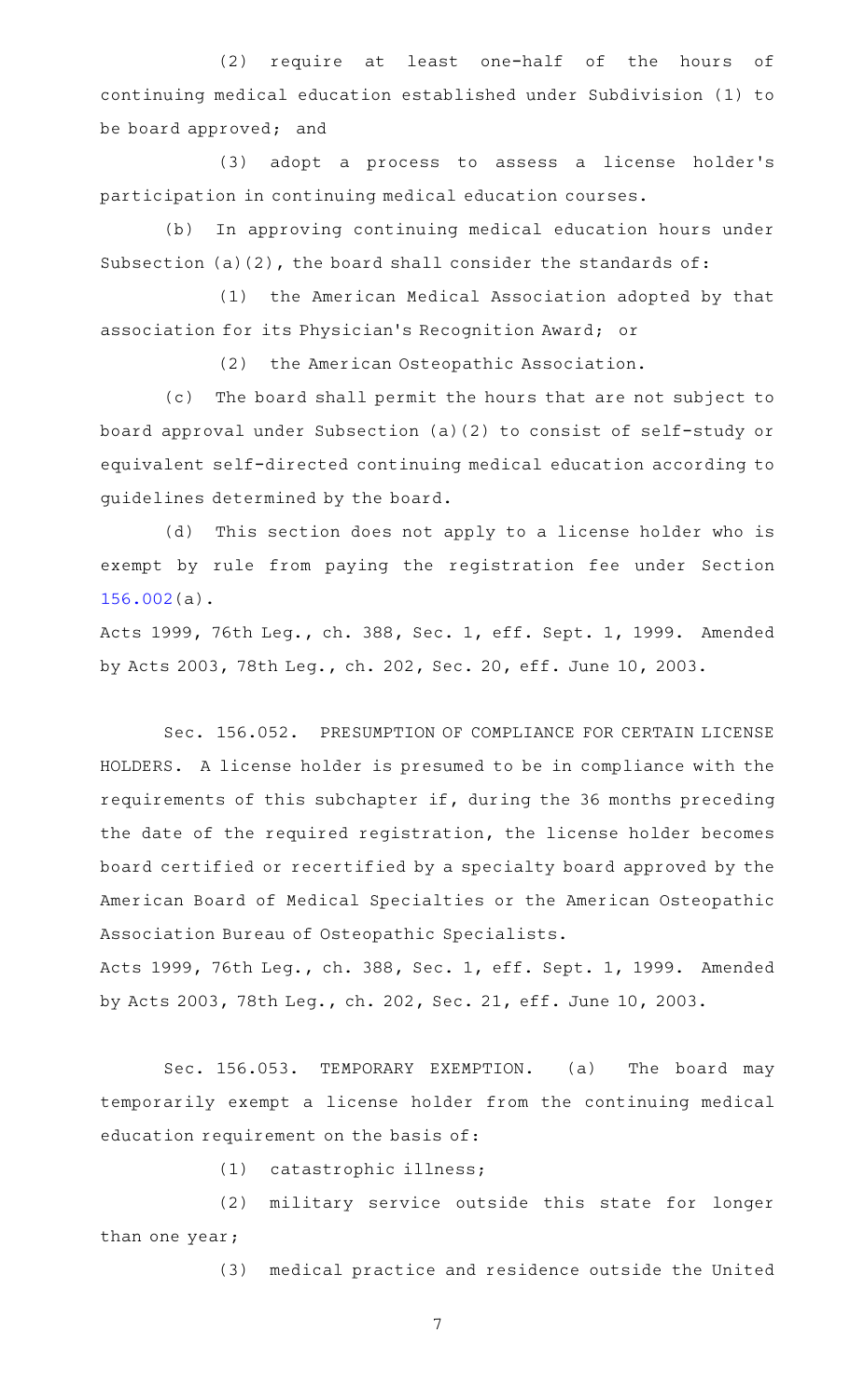States for longer than one year; or

(4) good cause shown on the written application of the license holder that provides evidence satisfactory to the board that the license holder is unable to comply with the requirement.

(b) A temporary exemption granted under Subsection (a) may not exceed one year but may be renewed. Acts 1999, 76th Leg., ch. 388, Sec. 1, eff. Sept. 1, 1999. Amended by Acts 2003, 78th Leg., ch. 202, Sec. 22, eff. June 10, 2003.

Sec. 156.054. AUTHORITY OF BOARD TO REQUIRE ADDITIONAL HOURS. This subchapter does not prevent the board from taking disciplinary action with respect to a license holder or license applicant by requiring additional hours of continuing medical education, including education in specific course subjects. Acts 1999, 76th Leg., ch. 388, Sec. 1, eff. Sept. 1, 1999.

Sec. 156.055. CONTINUING EDUCATION IN PAIN MANAGEMENT AND PRESCRIPTION OF OPIOIDS. (a) A physician licensed under this subtitle who submits an application for renewal of a license that designates a direct patient care practice must complete, in accordance with this section, not less than two hours of continuing medical education regarding safe and effective pain management related to the prescription of opioids and other controlled substances, including education regarding:

 $(1)$  reasonable standards of care;

(2) the identification of drug-seeking behavior in patients; and

(3) effectively communicating with patients regarding the prescription of an opioid or other controlled substance.

(b) A physician must complete the hours required by Subsection (a) in each of the first two renewal periods following the issuance of the physician 's initial registration permit under this chapter, with two of those hours to be completed not later than the first anniversary of the date of issuance.

(c) After the period described by Subsection (b), a physician must complete not less than two hours of continuing medical education described by Subsection (a) every eight years.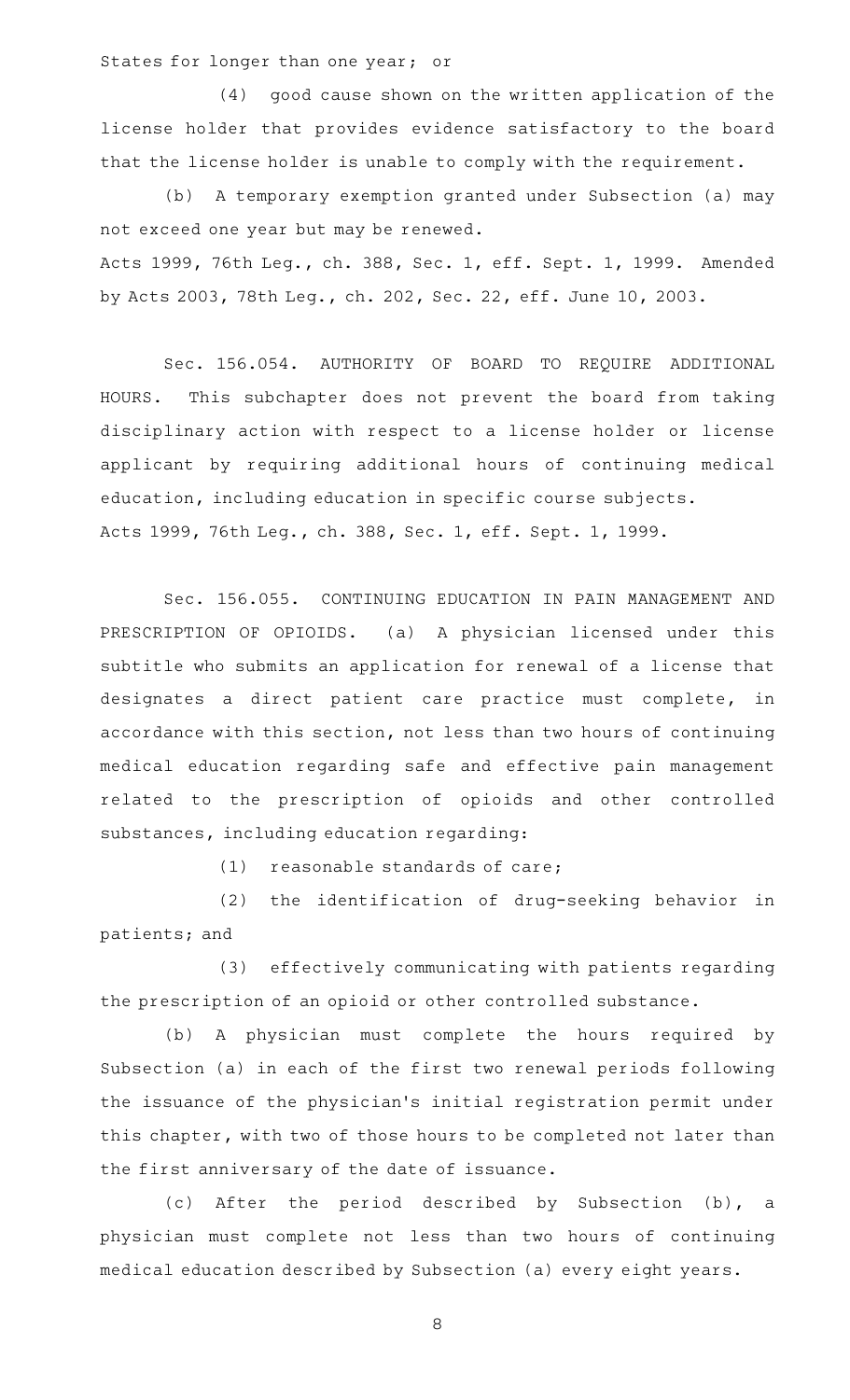(d) The hours required by this section may be completed in any continuing medical education activity approved by the board, including medical ethics or professional responsibility education, and may be counted toward the hours of continuing medical education completed to comply with Section [156.051](http://www.statutes.legis.state.tx.us/GetStatute.aspx?Code=OC&Value=156.051)(a)(2).

(e) The hours required by this section may not be used to satisfy any education required by board rule for certified pain clinic personnel.

 $(f)$  The board shall adopt rules to implement this section.

(g) Notwithstanding Subsections (b) and (c), a physician who on January 1, 2021, holds a license to practice medicine under this subtitle shall complete not less than two hours of continuing medical education described by Subsection (a) in each of the two renewal periods occurring after that date. This subsection expires January 1, 2026.

Acts 1999, 76th Leg., ch. 388, Sec. 1, eff. Sept. 1, 1999. Amended by:

Acts 2019, 86th Leg., R.S., Ch. 818 (H.B. [2454](http://www.legis.state.tx.us/tlodocs/86R/billtext/html/HB02454F.HTM)), Sec. 1, eff. September 1, 2019.

Sec. 156.056. CERTAIN VOLUNTEER SERVICES. (a) In this section, "practice serving a medically underserved population" has the meaning assigned by Section [157.051.](http://www.statutes.legis.state.tx.us/GetStatute.aspx?Code=OC&Value=157.051)

(b) The board by rule shall permit a license holder to complete half of any informal continuing medical education hours required under this subchapter by providing volunteer medical services at a practice serving a medically underserved population other than a site that is a primary practice site of the license holder.

Added by Acts 2001, 77th Leg., ch. 1420, Sec. 14.029(a), eff. Sept. 1, 2001.

Amended by:

Acts 2013, 83rd Leg., R.S., Ch. 418 (S.B. [406\)](http://www.legis.state.tx.us/tlodocs/83R/billtext/html/SB00406F.HTM), Sec. 10, eff. November 1, 2013.

Sec. 156.057. CONTINUING EDUCATION IN FORENSIC EVIDENCE COLLECTION. (a) A physician licensed under this subtitle who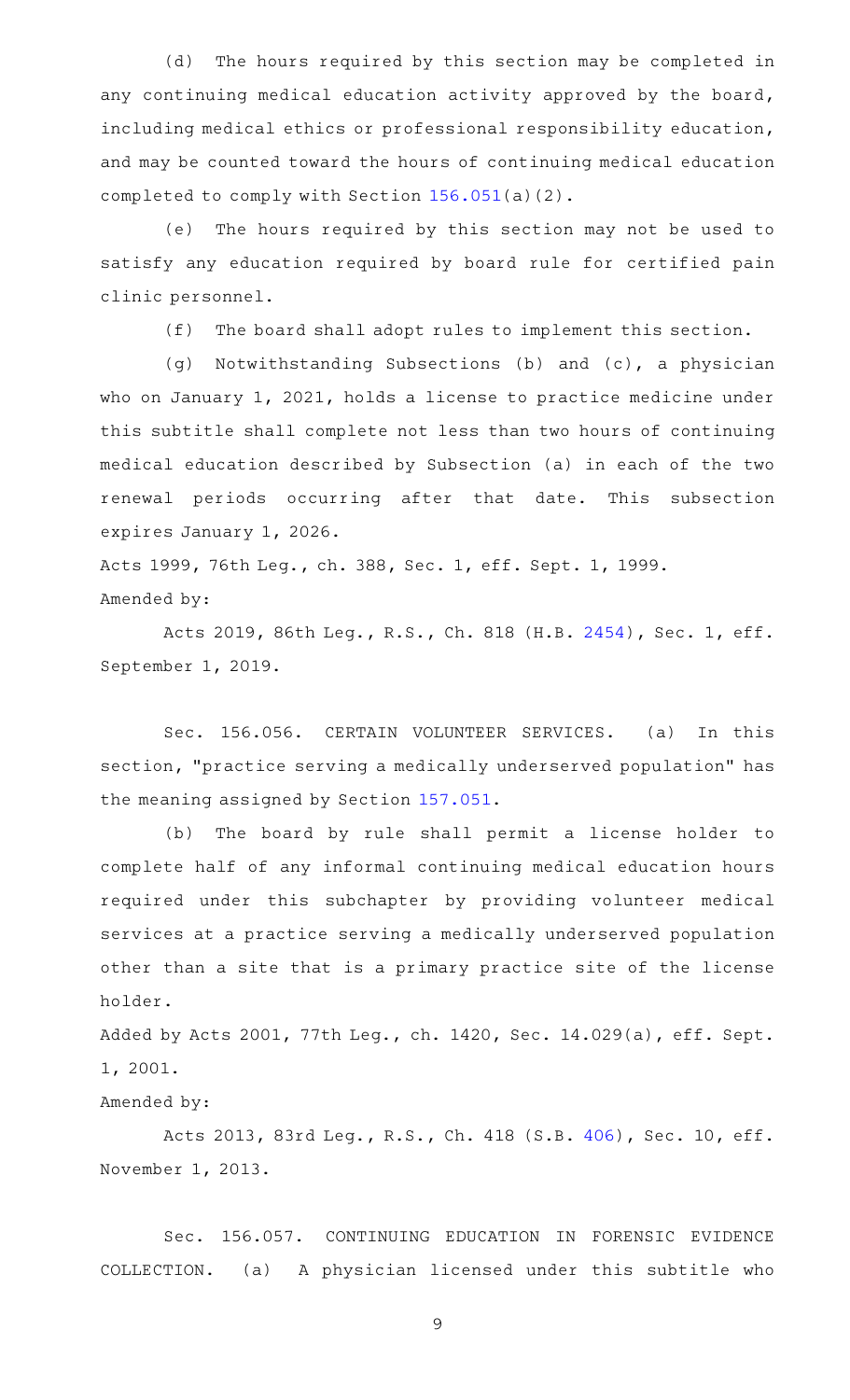submits an application for renewal of a license to practice medicine and whose practice includes treating patients in an emergency room setting may complete two hours of continuing medical education relating to forensic evidence.

(b) The board shall adopt rules to establish the content of continuing medical education relating to forensic evidence collection. The board may adopt other rules to implement this section.

Added by Acts 2005, 79th Leg., Ch. 782 (S.B. [39](http://www.legis.state.tx.us/tlodocs/79R/billtext/html/SB00039F.HTM)), Sec. 1, eff. September 1, 2005.

Sec. 156.059. CONTINUING EDUCATION IN TICK-BORNE DISEASES. (a) A physician licensed under this subtitle who submits an application for renewal of a license to practice medicine and whose practice includes the treatment of tick-borne diseases is encouraged to include continuing medical education in the treatment of tick-borne diseases among the hours of continuing medical education completed for purposes of rules adopted under Section [156.051\(](http://www.statutes.legis.state.tx.us/GetStatute.aspx?Code=OC&Value=156.051)a)(2).

(b) The board shall adopt rules to establish the content of and approval requirements for continuing medical education relating to the treatment of tick-borne diseases. In adopting rules, the board shall seek input from affected parties and review relevant courses, including courses that have been approved in other states. Rules adopted under this section must provide for the identification and approval of accredited continuing medical education courses that represent an appropriate spectrum of relevant medical clinical treatment relating to tick-borne diseases.

(c) If relevant, the board shall consider a physician's participation in a continuing medical education course approved under Subsection (b) if:

(1) the physician is being investigated by the board regarding the physician 's selection of clinical care for the treatment of tick-borne diseases; and

(2) the physician completed the course not more than two years before the start of the investigation.